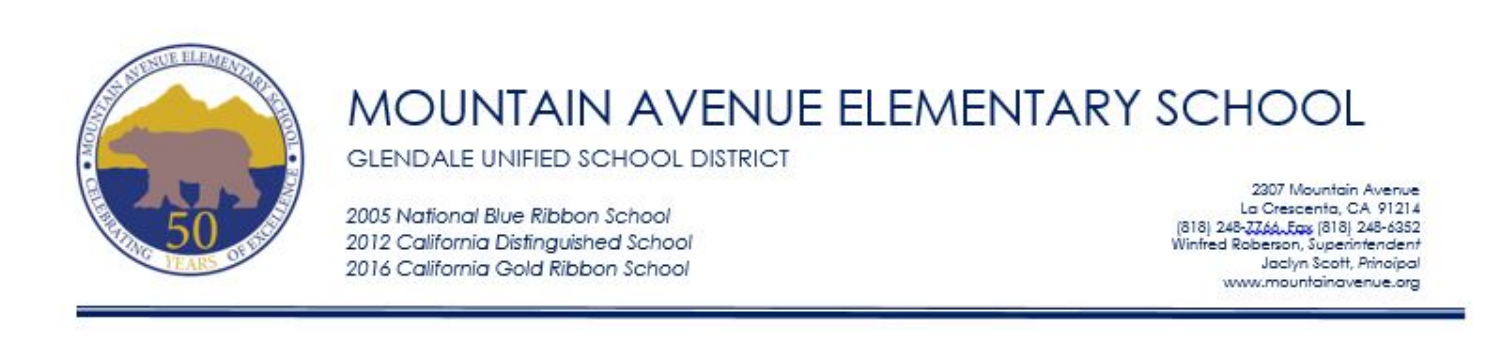

Mounta in Avenue Elementa ry School Thursda y Upda te October 18, 2018 Click here to access all flyers through the Peachjar website<br>Korean Translation Available Here

Mountain Avenue participates in PBIS, which stands for Positive Behavior Interventions and Supports. Our Statement of Purpose is... We are a school community that champions diversity and creativity



within a kind, safe, responsible and respectful environment. All Mountain Avenue **B.E.A.R.Sare expected to:** 

Be Kind **Encouraging Accept Responsibility** Respect Others and be **Safe** 

| Thurs., October 18    | 10:00 am Great CA ShakeOut Earthquake Drill<br><b>After School Clubs</b><br><b>Kinder Soccer</b><br>Lango Spanish Class<br>Parker Anderson Kids Cooking Academy<br>Parker Anderson Lego Robotics<br>First-Sixth Grade Tennis & Soccer<br><b>Chess Nuts</b>                      |
|-----------------------|---------------------------------------------------------------------------------------------------------------------------------------------------------------------------------------------------------------------------------------------------------------------------------|
| Friday, October 19    | Make-up Pictures<br>7:30 AM Chorus<br>8:30 Flag Ceremony<br>Girl Scout # 01411<br>4:30 PM PTA Halloween Carnival                                                                                                                                                                |
| Monday, October 22    | Red Ribbon Week - Dress like a tourist!<br>Dress Like a Tourist Day!<br>6:00 PM LCAP Town Hall Meeting: Student Achievement<br><b>After School Clubs</b><br><b>Kinder Tennis</b><br>Drama Maniac, Rm 2101<br>Davidian-Mariamian, Library<br><b>First-Sixth Grade Basketball</b> |
| Tuesday, October 23   | Red Ribbon Week - Pajama Day!<br><b>After School Clubs</b><br>Girl Scout #5311, Scence Lab<br>Let's Make Art w/ Vicky Rees, Rm 8202<br>Kerbal Space Club, Computer Lab                                                                                                          |
| Wednesday, October 24 | Red Ribbon Week - Dress CRAZY!<br><b>After School Clubs</b><br>Davidian-Mariamian, Auditorium<br>Math Team, Rm 2111<br><b>FLL Robotics Team</b><br>Lego Robotics Club<br>First-Sixth Grade Kassirer Sports- Game Time                                                           |
| Thursday, October 25  | Red Ribbon Week - Wear RED!<br><b>After School Clubs</b><br>Kinder Soccer<br>Parker Anderson Kids Cooking Academy, Rm 8202<br>Girl Scout #1841, Library<br>Lango Spanish Class                                                                                                  |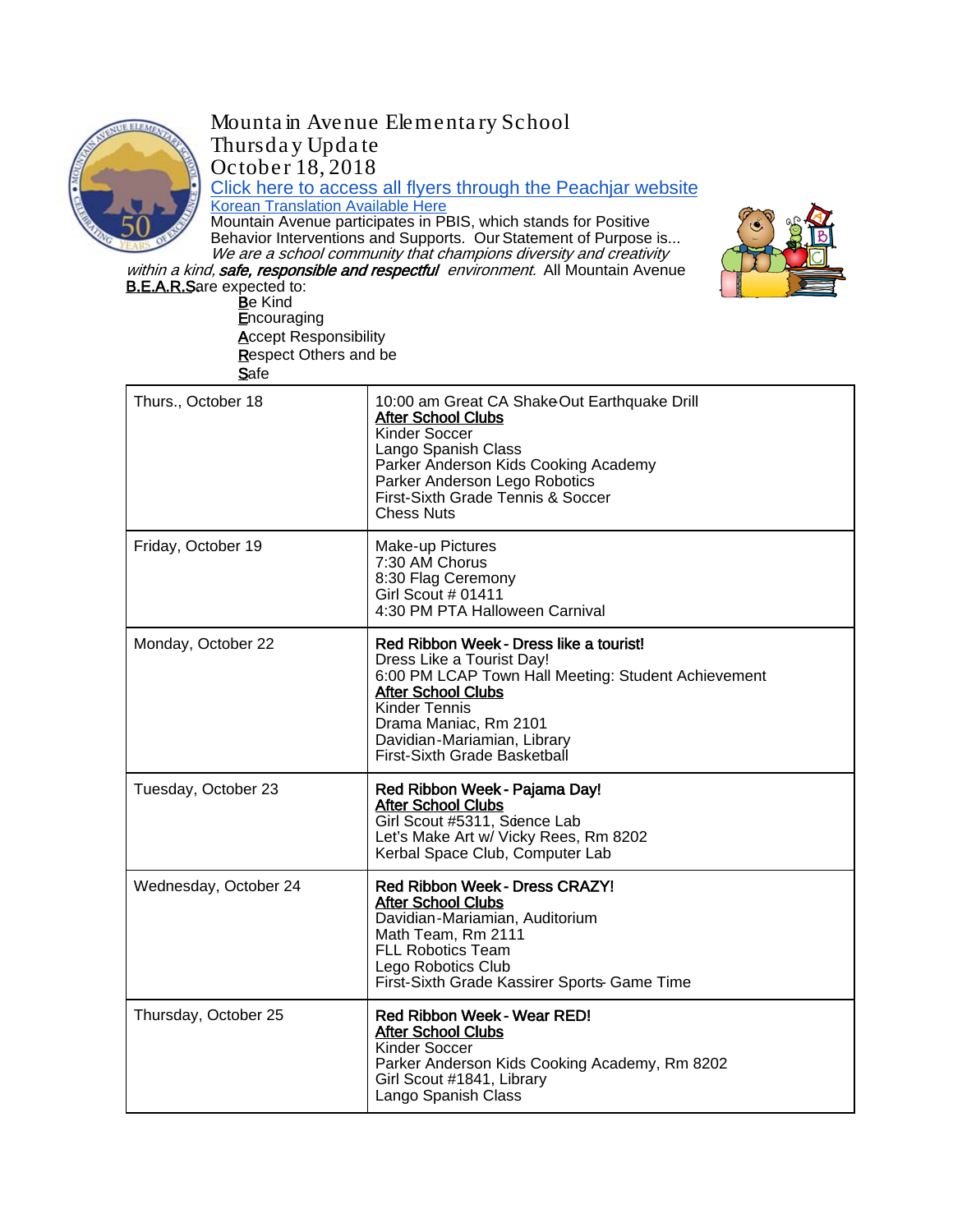|                       | Lego Robotics, Parker Anderson, Rm 8201<br>First - Sixth Grade Tennis<br>Chess Nuts |
|-----------------------|-------------------------------------------------------------------------------------|
| Friday, October 26    | No students - Teacher Professional Development                                      |
| <b>Upcoming Dates</b> | October 31 Halloween Parade                                                         |

Animals on or around campus -- Pets are such a wonderful part of our families. However, not all students can be around or near animals due to allergies and other health conditions. Additionally, some students are not used to being around animals and might have discomfort with anim als around them. It is for these reasons that animals are not permitted on the grounds of Mountain Avenue Elementary School. Please be considerate with your pets outside of campus as well.





Counseling Services- We are pleased to announce that Mountain Avenue has been assigned a Master's Degree Social Worker Intern for the 1819 school year. Every school in Glendale Unified was assigned either a counseling intern or a social work intern. All schools are very appreciative of this additional support! This will be in addition to our amazing Care Counselor, Cathy Miles. Ms. Sarah Girling will be on campus Wednesdays and Thursdays at Mountain Avenue. Ms. Girling is able to work with individual students as well as to facilitate small groups of students in social skills

types of activities. Please see your child's teacher or Principal Scott for more information.

#### M.A.C.K Information

#### Mountain Avenue Committed to Kids (MACK)-- Our Educational Foundation.

The Annual Fund, MACK's largest fundraiser of the year, is underway! Thank you to those who already chose to join MACK's commitment in supporting a strong educational environment for our students. Haven't donated yet? YOUR CONTRIBUTION IS KEY. The upper  $gde(4-6)$  and the two lower grades (TK3) classes with the highest participation percentage will win a bonus recess period. ANY DONATION AMOUNT COUNTS! See the Peachjar flyer for more information. Online contributions at<https://tinyurl.com/MACKgiving> welcome! Questions? Contact Amelia Lapena at MACKAnnualFund@gmail.com. THANK YOU!



#### Information from PTA!

Red Ribbon Week - October 22 - 25! The theme this year is, "Life is your journey, travel drug free". PTA has organized a week of events. Monday - Dress like a tourist and travel through life drug free! Tuesday - Dress in pajamas to remember that a good night's sleep is essential! Wednesday - Dress crazy - because we are crazy about making healthy choices Thursday - Wear RED to remember healthy choices are always best! Friday - No School

#### Beautification Day 2018

Skip the gym & get your workout at Mountain Avenue for FREE! Join us for our Fall Beautification Day (Part 1) on Friday, October 26 from 9AM 12PM. We will relocate shrubs, prepare the raised planters in the courtyard for succulent planting, and weed the planters in front of the Library. Meet in the courtyard. A brief tutorial on transplanting perennials and shrubs will be at 9AM before work starts. Water and refreshments provided.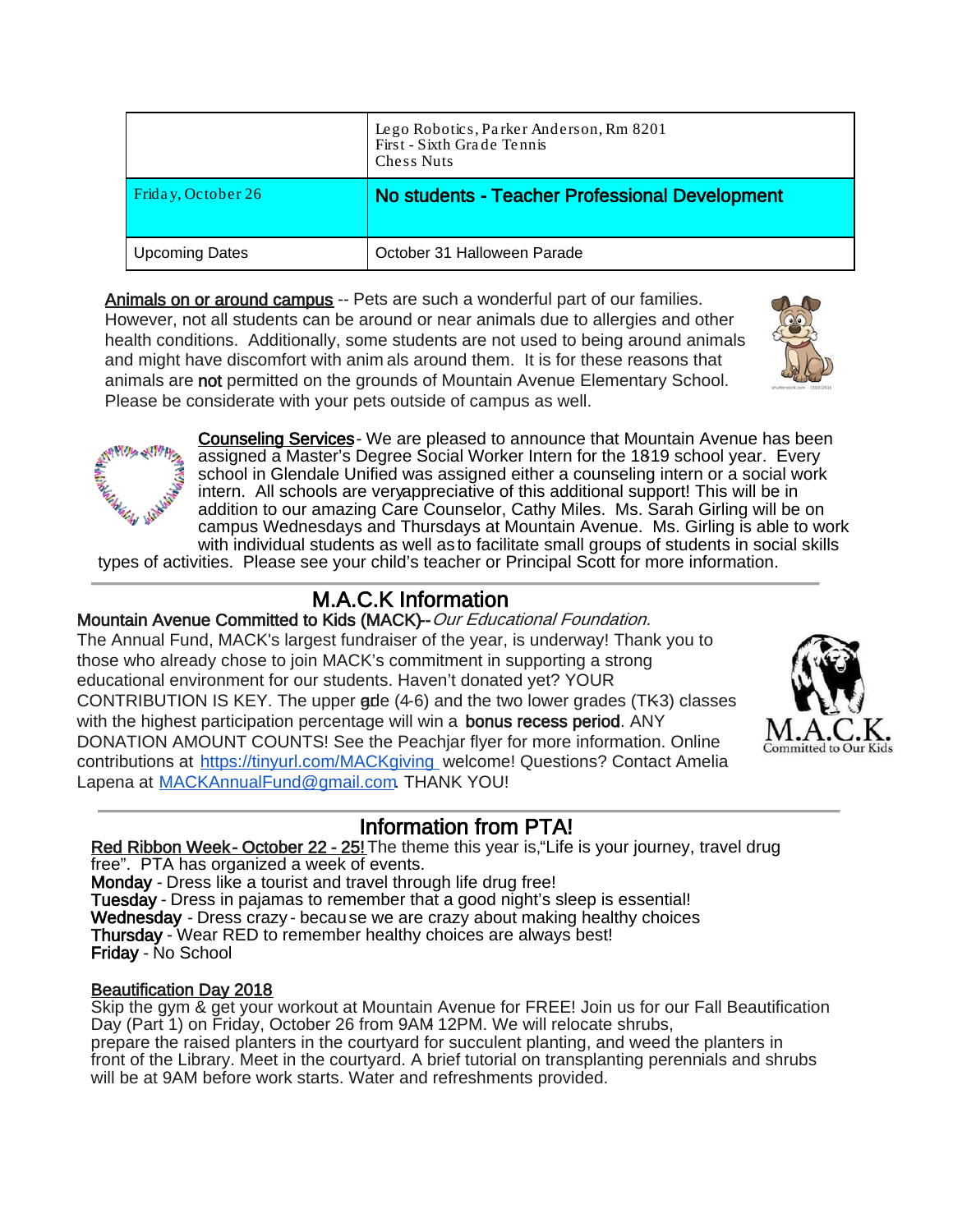Want a memory book that will last a lifetime? Here is your time to pre-order your yearbooks! Each yearbook cost \$30.00 each and PTA will be taking orders until October 26, 2018. Yearbooks will be delivered June 2019. We have a lot of new features!! Turn in an order form or purchase them through our new Mountain Avenue web store. [PTA Student Store](https://mountainavenue.myschoolcentral.com/) 

#### Halloween Carnival

Our annual Halloween Carnival is October 19th 4:30pm to 7:30pm. Get your costumes and cake baking skills ready! Wristbands are on sale at drop off/pick up and in the pta online store! \$20/1, \$35/2, \$45/3, \$15/ea 4+, and \$25 at the door. We will be needing a lot of parent help so please be on the lookout for emails from your Room Parent. If you have any questions, please do not hesitate to contact Rachel Gagliardi at

rachel\_gagliardi@yahoo.com .

# Support 6th Grade!

Don't forget tha t every time you shop with Ama zon, a percent of your purcha se comes to Mounta in Avenue's 6th gra de! How does it work? Ma ke sure you click the link BEFORE going to the website. The link is a lso a va ila ble on the Mounta in Avenue Website. Tha nk you for your support!

[https://www.a ma zon.com/?\\_encoding=UTF8&ta g=mounta venuele20&linkCode](https://www.amazon.com/?_encoding=UTF8&tag=mountavenuele20&linkCodeur2&)  $ur2&a$  $ur2&a$  mp=1789&crea tive=9325

## Information from the Health Office<br>Student Immunizations

Dear Parents,

Please note that if your child has gotten any vaccinations over the Summer Break or even before Summer Break, please bring in a fresh copy for me at the Health Office so I ca n upda te their file. If you ha ve a ny questions rega rding your child's immuniza tions, plea se feel free to either ema il me or call me a t the office! My ema il is [nma noukia n@gusd.net](mailto:nmanoukian@gusd.net) or ca ll the office a t (818)248-7766.

Tha nk you, Na rineh Ma noukia n, LVN

#### Peachjar (Flyers)

There's an easier way to view flyers! Here is the link for Peachiar, where you would be able to view a ll the flyers tha t ha s to do with School a nd everything in between! Please start referring to this wonderful site for all of the flyers! Pea chiar Flyers







9000

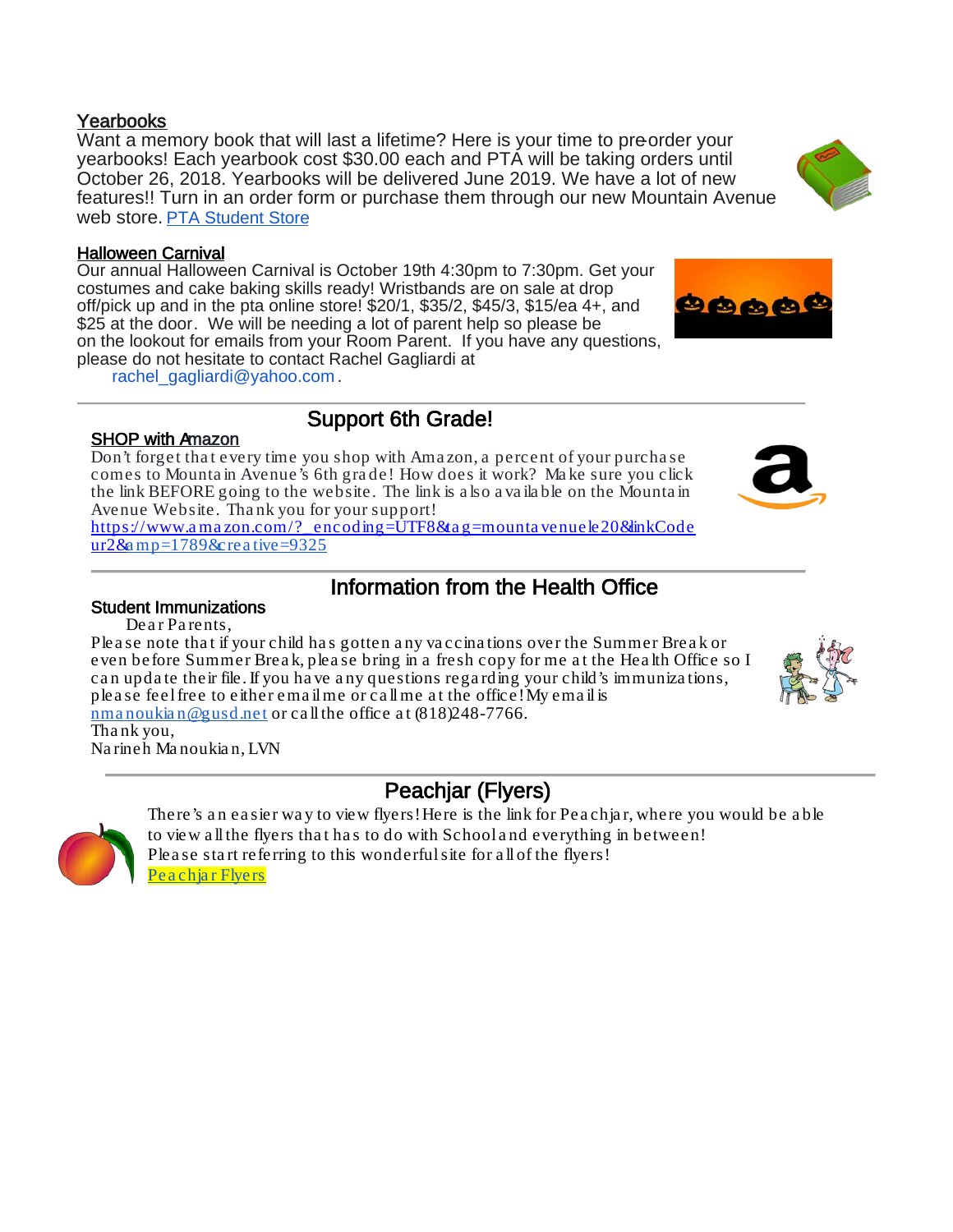

Mountain Avenue Elementary School Thursday Update October 18, 2018

피치자 웹싸이트 [\(Peachjar website\)](https://app.peachjar.com/flyers/all/schools/55122) 를 통해 전단지를 보시려면 여기를 클릭하십시요.

마운튼 애비뉴는 PBIS (Positive Behavior Interventions and Support: 긍정적인 행동 중재 및 지원) 에 참여하고 있습니다. 우리의 성명서: 우리는 *친절하고 안전하며 책임있고* 

존중받는 환경에서 다양성과 창의성을 옹호하는 학교 공동체입니다. 모든 마운튼애비뉴 **베어들 (B.E.A.R.S.)** 에게 다음을 바랍니다.

> 친절하기 **B**e Kind 격려하기 **E**ncouraging 책임감 갖기 **A**ccept Responsibility 다른사람 존중하기 **R**espect Others and be 안전하기 **S**afe



| 목요일, October 18 | 10:00 AM Great CA Shake-Out 지진대비 훈련<br>방과후 클럽 (After School Clubs)<br>킨더 축구 (Kinder Soccer)<br>랭고 스페인어 클래스<br>파커 앤더슨 (Parker Anderson) Kids Cooking Academy<br>파커 앤더슨 (Parker Anderson) Lego Robotics<br>1 학년 - 6 학년 테니스 & 축구 (Tennis & Soccer)<br>체스넛츠 (Chess Nuts)                                  |
|-----------------|-------------------------------------------------------------------------------------------------------------------------------------------------------------------------------------------------------------------------------------------------------------------------------------------------------|
| 금요일, October 19 | 학교사진 재촬영일 (MAKE-UP Pictures)<br>7:30 AM 합창부 (Chorus) 연습<br>8:30 AM 아침조회 (Flag Ceremony)<br>걸스카웃 (Girl Scout) Troop #01411<br>4:30 PM 할로윈 카니발 (Halloween Carnival)                                                                                                                                     |
| 월요일, October 22 | 레드 리본 주간 (Red Ribbon Week) – 여행자처럼 옷 입기!<br>Dress Like a Tourist Day!<br>6:00 PM LCAP (Local Control and Accountability Plan) 타운홀 미팅: 학생 성과<br>방과후 클럽 (After School Clubs)<br>킨더 테니스(Tennis)<br>드라마 매니액스 (Drama Maniacs) – Rm 2101<br>Davidian-Mariamian 알메니안 클래스, 도서관<br>1 학년 - 6 학년 농구 (Basketball) |
| 화요일, October 23 | 레드 리본 주간 (Red Ribbon Week) – 파자마 데이 (Pajama Day)!<br>방과후 클럽 (After School Clubs)<br>걸스카웃 (Girl Scout) Troop #5311, 싸이언스룸<br>렛즈 메잌 아트 (Let's Make Art) w/ Vicky Rees, Room 8202<br>Kerbal Space Club, 컴퓨터실                                                                                             |
| 수요일, October 24 | 레드 리본 주간 (Red Ribbon Week) – 크레이지(CRAZY) 하게 옷 입기!<br>방과후 클럽 (After School Clubs)                                                                                                                                                                                                                      |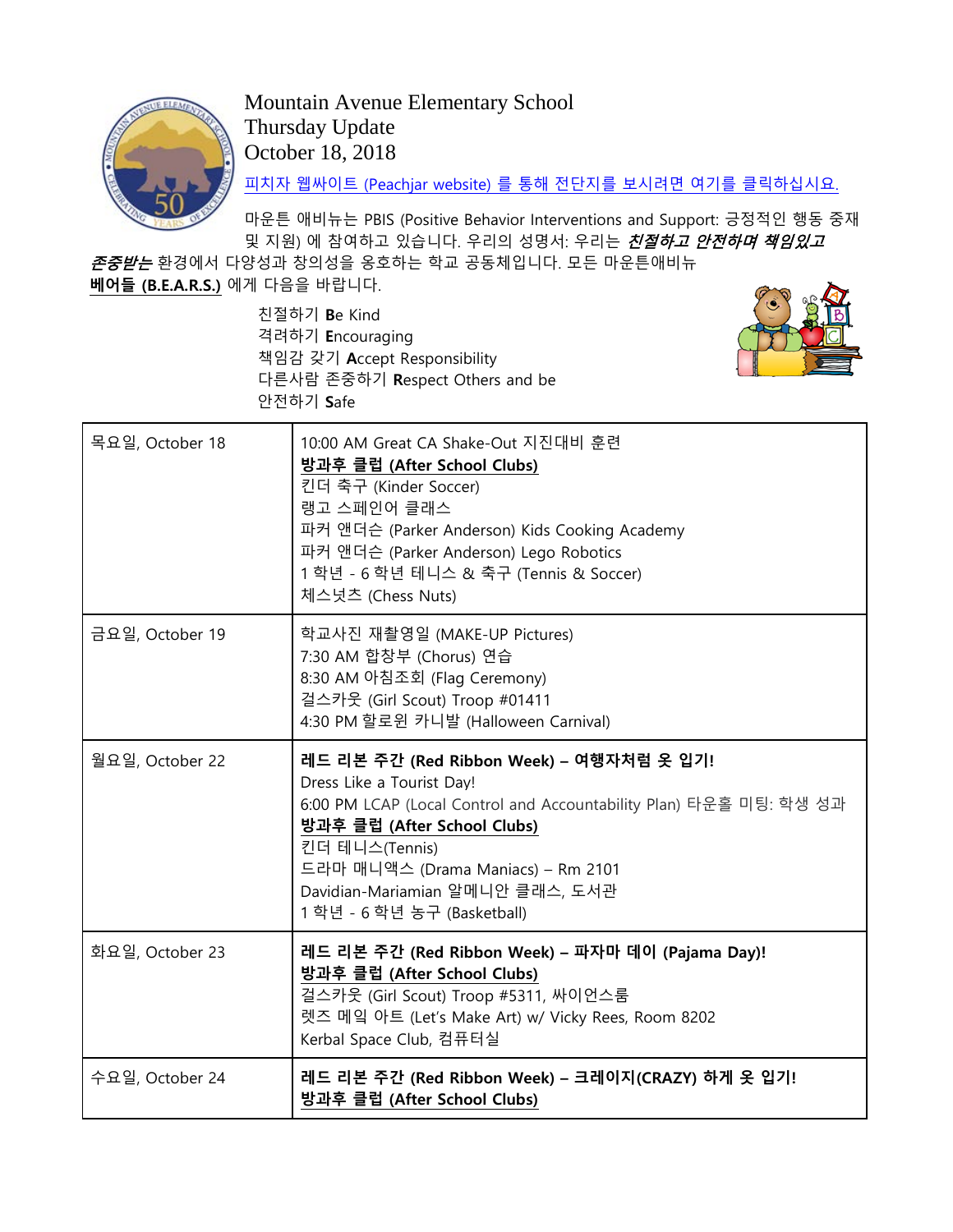|                 | Davidian-Mariamian 알메니안 클래스, 오디토리엄<br>매쓰 팀 (Math Team), Room 2111<br>FLL 로보틱스 팀 (Robotics Team)<br>레고 로보틱스 클럽 (Lego Robotics Club)<br>1-6 학년 Kassirer Sports - 게임 타임 (Game Time)                                                                                                                                      |
|-----------------|-----------------------------------------------------------------------------------------------------------------------------------------------------------------------------------------------------------------------------------------------------------------------------------------------------------------------|
| 목요일, October 25 | 레드 리본 주간 (Red Ribbon Week) – 빨간색 옷 입기!<br>방과후 클럽 (After School Clubs)<br>킨더 축구 (Kinder Soccer)<br>파커 앤더슨 (Parker Anderson) Kids Cooking Academy, Room 8202<br>걸스카웃 (Girl Scout) Troop #1841, 도서관<br>랭고 스페인어 클래스<br>파커 앤더슨 (Parker Anderson) Lego Robotics, Room 8201<br>1 학년 - 6 학년 테니스 (Tennis)<br>체스넛츠 (Chess Nuts) |
| 금요일, October 26 | No students – 학교 수업 없는 날<br>(Teacher Professional Development Day)                                                                                                                                                                                                                                                    |
| 다가오는 날짜들        | October 31 할로윈 퍼레이드 (Halloween Parade)                                                                                                                                                                                                                                                                                |

**캠퍼스 안팎에서의 동물들 (Animals on or around campus)** -- 애완동물은 우리 가족의 중요한 부분입니다. 그러나 알레르기 또는 기타 건강문제로 인해 모든 학생들이 동물의 주변이나 근처에 있을 수 있는 것은 아닙니다. 또한 일부 학생들은 동물 주변에 있는 거에 익숙하지 않고 주변 동물에 대해 불편함을 느낄 수도 있습니다. 동물이 마운틴 애비뉴 학교 캠퍼스 안에 **허용되지 않는** 건 이러한 이유 때문입니다. 캠퍼스 밖에서 또한 여러분의 애완동물에 대해 주의해 주시기 바랍니다.



**카운슬링 써비스 (Counseling Services)** - Mountain Avenue 에 18-19 학년 동안 석사학위를 가진 사회복지 인턴이 배정되었음을 알려 드립니다. Glendale Unified 의 모든 학교에는 카운슬링 인턴 또는 쏘셜워크 인턴이 배정되었습니다. 모든 학교는 이 추가 지원에 대해 매우 감사하고 있습니다! 이것은 우리의 놀라운 케어 카운슬러인 캐씨 마일즈 (Cathy Miles) 에 추가되는 인력입니다. 미쓰 쌔라 걸링 (Ms. Sarah Girling) 은 Mountain Avenue 캠퍼스에 수요일과 목요일에 있습니다. Ms. Girling 은 개별 학생과 또는 소그룹의 학생들에게 소셜 기술 유형의 활동을 지원함으로써 일하게 됩니다. 자세한 내용은 자녀의 교사 또는 교장 선생님에게 문의하십시요.

#### **M.A.C.K Information**

**Mountain Avenue Committed to Kids (MACK) –** 우리의 교육 재단 MACK 의 가장 큰 모금 행사인 연례 기금 모금이 진행 중입니다! MACK 의 우리 학생들을 위해 강한 교육 환경을 만들고자 하는 노력에 이미 함께 동참해주신 분들께 감사 드립니다. 아직 기부하지 않으셨습니까? 여러분의 참여가 중요합니다. 기금모금에 참여율이 제일 높은 고학년 (4-6 학년) 중 한 클래스와 저학년 (TK-3 학년) 중 2 클래스는 **보너스 쉬는시간 (bonus recess period)** 을 얻게 됩니다. 액수와는 관계없습니다! 자세한 내용은 피치자 (Peachjar) 에 있는 전단지를 참조하십시요. <https://tinyurl.com/MACKgiving> 을 통한 온라인 기부도

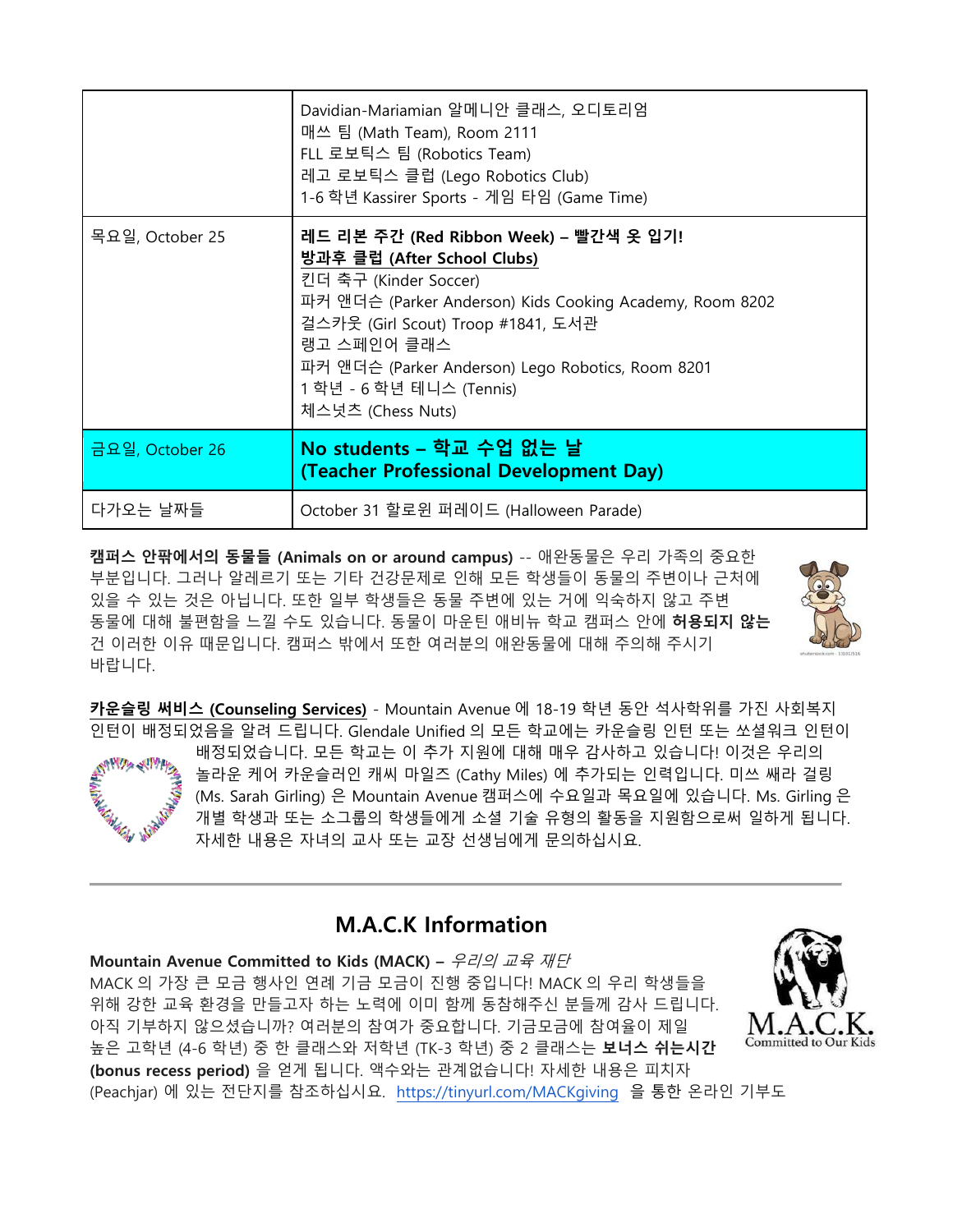환영합니다! 질문이 있으십니까? MACKAnnualFund@gmail.com 으로 Amelia Lapena 께 문의 하십시요. 감사합니다!

#### **Information from PTA!**

**레드 리본 주간 (Red Ribbon Week) - 10 월 22 일 - 25 일!** 올해의 주제는 "인생은 여러분의 여정, 마약없는 여행을 즐기세요" 입니다. PTA 는 1 주일간 다음과 같이 행사를 준비하였습니다.

**월요일** - 여행자처럼 복장을하고 마약없는 인생의 여정을 즐기세요! **화요일** - 좋은 수면(good night's sleep) 이 필수적이라는 것을 기억하며 잠옷을 입고 등교합시다! **수요일** - 크레이지(CRAZY) 하게 옷 입기 **-** 우리가 건강한 선택을 하는 것에 크레이지(Crazy) 하니까 **목요일** - 건강한 선택이 항상 최고임을 기억하며 빨간색 옷을 입고 등교합시다! **금요일** - 학교 휴무

#### **환경미화의 날 (Beautification Day) 2018**

체육관에 가서 운동하는 건 관두고 Mountain Avenue 에서 무료로 운동을 하십시요! 금요일, 10 월 26 일, 오전 9 시부터 오후 12 시까지 있을 우리의 가을 미화 (Fall Beautification Day - Part 1) 에 조인하십시요. 우리는 관목을 재배치 할 것이고, 코트야드 (courtyard) 에 다육식물 (succulent) 을 위해 자라난 나무들을 정리할 것이고, 도서관 앞의 정원에서 잡초를 뽑는 일을 하게될 것입니다. 코트야드 (courtyard) 에서 만나요. 다년생 식물과 관목을 이식하는 것에 대한 간단한 설명이 오전 9 시, 작업 시작 전에 있을 것입니다. 물과 간단한 다과가 준비되어 있습니다.

#### **이어북 (Yearbooks - 학교 앨범)**

평생 간직할 메모리 북을 원하십니까? 여러분의 이어북 (Yearbook) 을 사전주문 할 시간이 되었습니다. 이어북은 하나당 \$30.00 이며, PTA 는 2018 년 10 월 26 일까지 주문을 받게 됩니다. 이어북은 2019 년 6 월에 배부될 예정입니다. 우리는 몇 가지 새로운 방법을 갖게 되었습니다!! 주문 양식을 제출하거나 또는 우리의 새로운 마운튼 애비뉴 웹 스토어를 통해 구입하십시요. 웹 스토어는 다음을 클릭하십시요. [PTA Student Store](https://mountainavenue.myschoolcentral.com/) 

#### **할로윈 카니발 (Halloween Carnival)**

우리의 연례 할로윈 카니발은 10 월 19 일 오후 4 시 30 분부터 오후 7 시 30 분까지 입니다. 할로윈 커스튬을 구하고 케잌 베이킹 기술을 준비하십시요! 행사장 입장을 위한 팔찌 (Wristbands) 는 아이들 드랍 오프 & 픽업 중에, 그리고 PTA 온라인 상점에서 판매 중입니다! 팔찌 하나에는 \$20, 2 개에는 \$35, 3 개에는 \$45, 그리고 4 개

이상 구입 시에는 각각 \$15 씩 구입하실 수 있습니다. 현장에서 구입하실 때에는 하나에 \$25 씩 판매됩니다. 우리는 많은 부모님의 도움이 필요합니다. 각 학급별 룸페어런트로부터의 이메일을 살펴 보시기 바랍니다. 만약 질문이 있으시면 주저하지 마시고, Rachel Gagliardi rachel\_gagliardi@yahoo.com 에게 연락하십시요.

#### **6 학년을 도웁시다!**

#### **아마존 샤핑 (SHOP with Amazon)**

아마존에서 샤핑할 때마다 구매액의 일정 퍼센트가 마운틴 애비뉴 6 학년에게 돌아온다는 것을 잊지 마십시요! 어떻게하면 될까요? 아마존 웹싸이트에 가기 전에 다음 링크를 "먼저" 클릭하십시요. 이 링크는 학교 웹싸이트에도 있습니다. 후원해 주셔서 감사합니다!